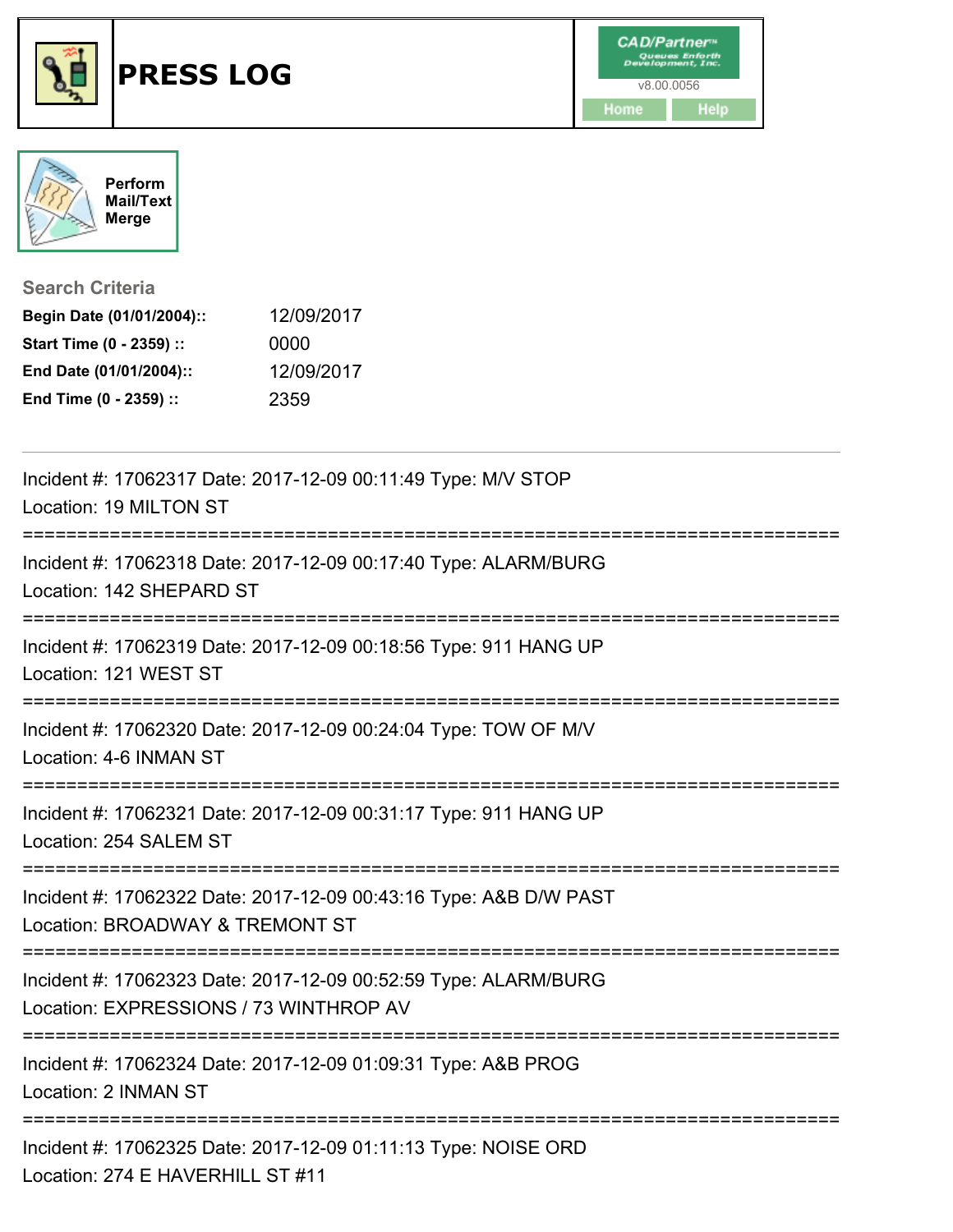| Incident #: 17062326 Date: 2017-12-09 01:22:32 Type: ALARM/BURG<br>Location: DUNKIN DONUTS / 123 LAWRENCE ST<br>------------------------- |
|-------------------------------------------------------------------------------------------------------------------------------------------|
| Incident #: 17062327 Date: 2017-12-09 01:28:33 Type: M/V STOP<br>Location: AMESBURY ST & ESSEX ST                                         |
| Incident #: 17062328 Date: 2017-12-09 01:30:58 Type: M/V STOP<br>Location: ESSEX ST & NEWBURY ST                                          |
| Incident #: 17062329 Date: 2017-12-09 01:31:39 Type: NOISE ORD<br>Location: 34 GROTON ST                                                  |
| Incident #: 17062330 Date: 2017-12-09 01:31:40 Type: M/V STOP<br>Location: 516 ESSEX ST                                                   |
| Incident #: 17062331 Date: 2017-12-09 01:34:03 Type: M/V STOP<br>Location: ESSEX ST & JACKSON ST                                          |
| Incident #: 17062332 Date: 2017-12-09 01:34:57 Type: M/V STOP<br>Location: AMES ST & YALE ST                                              |
| Incident #: 17062334 Date: 2017-12-09 01:42:09 Type: SUS PERS/MV<br>Location: 56 COMMON                                                   |
| Incident #: 17062333 Date: 2017-12-09 01:42:19 Type: M/V STOP<br>Location: FRIENDLYS RESTAURANT / 227 WINTHROP AV                         |
| Incident #: 17062335 Date: 2017-12-09 01:47:04 Type: M/V STOP<br>Location: COMMON ST & NEWBURY ST                                         |
| Incident #: 17062336 Date: 2017-12-09 01:47:59 Type: M/V STOP<br>Location: ESSEX ST & UNION ST                                            |
| Incident #: 17062337 Date: 2017-12-09 01:49:30 Type: M/V STOP<br>Location: PEARL ST & TOWER HILL ST                                       |
| Incident #: 17062338 Date: 2017-12-09 01:51:18 Type: M/V STOP<br><b>Location: DEWEY ST</b>                                                |
| Incident #: 17062339 Date: 2017-12-09 01:56:12 Type: FIGHT<br>Location: 206 LAWRENCE                                                      |

===========================================================================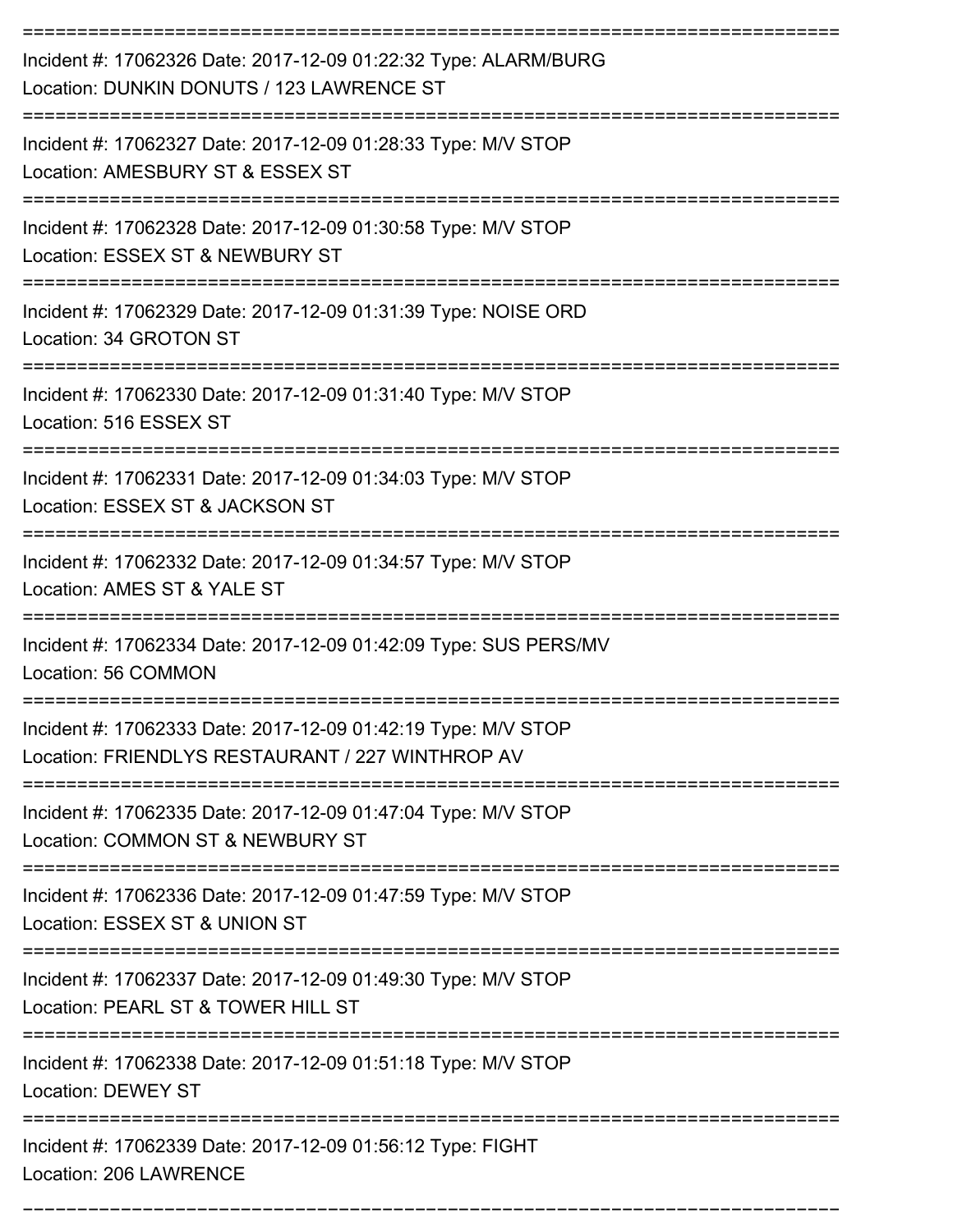| Incident #: 17062340 Date: 2017-12-09 01:57:33 Type: TRESPASSING<br>Location: LGH / 1 GENERAL ST                           |
|----------------------------------------------------------------------------------------------------------------------------|
| Incident #: 17062341 Date: 2017-12-09 02:06:09 Type: FIGHT<br>Location: ATTIKA / 1 MILL ST                                 |
| Incident #: 17062342 Date: 2017-12-09 02:10:55 Type: SUS PERS/MV<br>Location: COMMON ST & UNION ST<br>.------------------- |
| Incident #: 17062343 Date: 2017-12-09 02:11:18 Type: FIGHT<br>Location: SUBWAY / 136 ESSEX ST                              |
| Incident #: 17062344 Date: 2017-12-09 02:12:11 Type: M/V STOP<br>Location: MERRIMACK ST & PARKER ST                        |
| Incident #: 17062345 Date: 2017-12-09 02:13:02 Type: SPECIAL CHECK<br>Location: 73 WINTHROP AV                             |
| Incident #: 17062346 Date: 2017-12-09 02:13:44 Type: AUTO ACC/UNK PI<br>Location: BROADWAY & PARK ST                       |
| Incident #: 17062347 Date: 2017-12-09 02:16:35 Type: NOISE ORD<br>Location: 312 WATER ST                                   |
| Incident #: 17062348 Date: 2017-12-09 02:18:02 Type: SUS PERS/MV<br>Location: 150 COMMON ST                                |
| Incident #: 17062349 Date: 2017-12-09 02:28:01 Type: DISTURBANCE<br>Location: SAM'S FOOD STORE / 389 BROADWAY              |
| Incident #: 17062350 Date: 2017-12-09 02:29:42 Type: M/V STOP<br>Location: AVON ST & BRUCE ST                              |
| Incident #: 17062351 Date: 2017-12-09 02:36:00 Type: M/V STOP<br>Location: AMESBURY ST & METHUEN ST                        |
| Incident #: 17062352 Date: 2017-12-09 02:42:52 Type: SPECIAL CHECK<br>Location: 73 WINTHROP AV                             |
| Incident #: 17062353 Date: 2017-12-09 02:46:35 Type: NOISE ORD<br>Location: 82 BENNINGTON ST FL 2                          |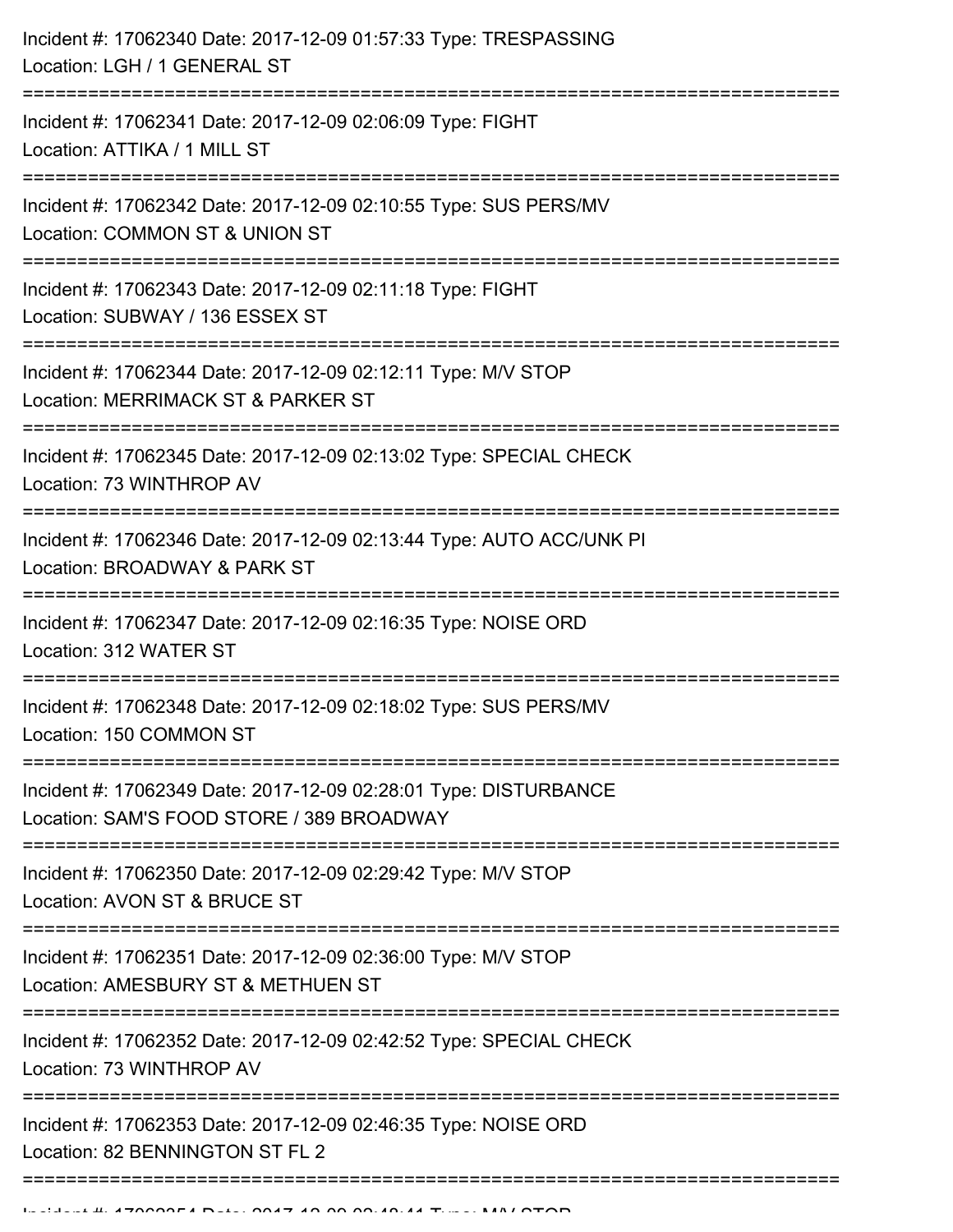| Location: PARKER ST & SPRINGFIELD ST                                                                                                                           |
|----------------------------------------------------------------------------------------------------------------------------------------------------------------|
| Incident #: 17062355 Date: 2017-12-09 02:52:56 Type: M/V STOP<br>Location: S UNION ST & SALEM ST                                                               |
| Incident #: 17062356 Date: 2017-12-09 02:55:30 Type: M/V STOP<br>Location: 203 LAWRENCE ST                                                                     |
| Incident #: 17062357 Date: 2017-12-09 02:56:43 Type: M/V STOP<br>Location: BERKELEY ST & JACKSON ST                                                            |
| ----------------------<br>Incident #: 17062358 Date: 2017-12-09 03:06:01 Type: SHOTS FIRED<br>Location: BAILEY ST & PHILLIPS ST                                |
| Incident #: 17062359 Date: 2017-12-09 03:10:44 Type: NOISE ORD<br>Location: 138 BEACON AV                                                                      |
| Incident #: 17062360 Date: 2017-12-09 03:20:12 Type: NOISE ORD<br>Location: 29 WOODLAND CT                                                                     |
| Incident #: 17062361 Date: 2017-12-09 03:25:23 Type: M/V STOP<br>Location: CANAL ST & UNION ST                                                                 |
| .-----------------------<br>=====================================<br>Incident #: 17062362 Date: 2017-12-09 03:30:43 Type: SHOTS FIRED<br>Location: SPRINGFIELD |
| Incident #: 17062363 Date: 2017-12-09 03:33:52 Type: M/V STOP<br>Location: S UNION ST & SALEM ST                                                               |
| Incident #: 17062364 Date: 2017-12-09 03:37:14 Type: UNWANTEDGUEST<br>Location: 48 OAKWOOD AV FL 2                                                             |
| Incident #: 17062365 Date: 2017-12-09 03:51:48 Type: DOMESTIC/PAST<br>Location: 19 SPRINGFIELD ST                                                              |
| Incident #: 17062366 Date: 2017-12-09 03:56:04 Type: TEST QED<br>Location: 788 ESSEX ST                                                                        |
| Incident #: 17062367 Date: 2017-12-09 04:16:59 Type: M/V STOP<br>Location: 19 SPRINGFIELD ST                                                                   |
| Incident #: 17062368 Date: 2017-12-09 04:20:53 Type: M/V STOP                                                                                                  |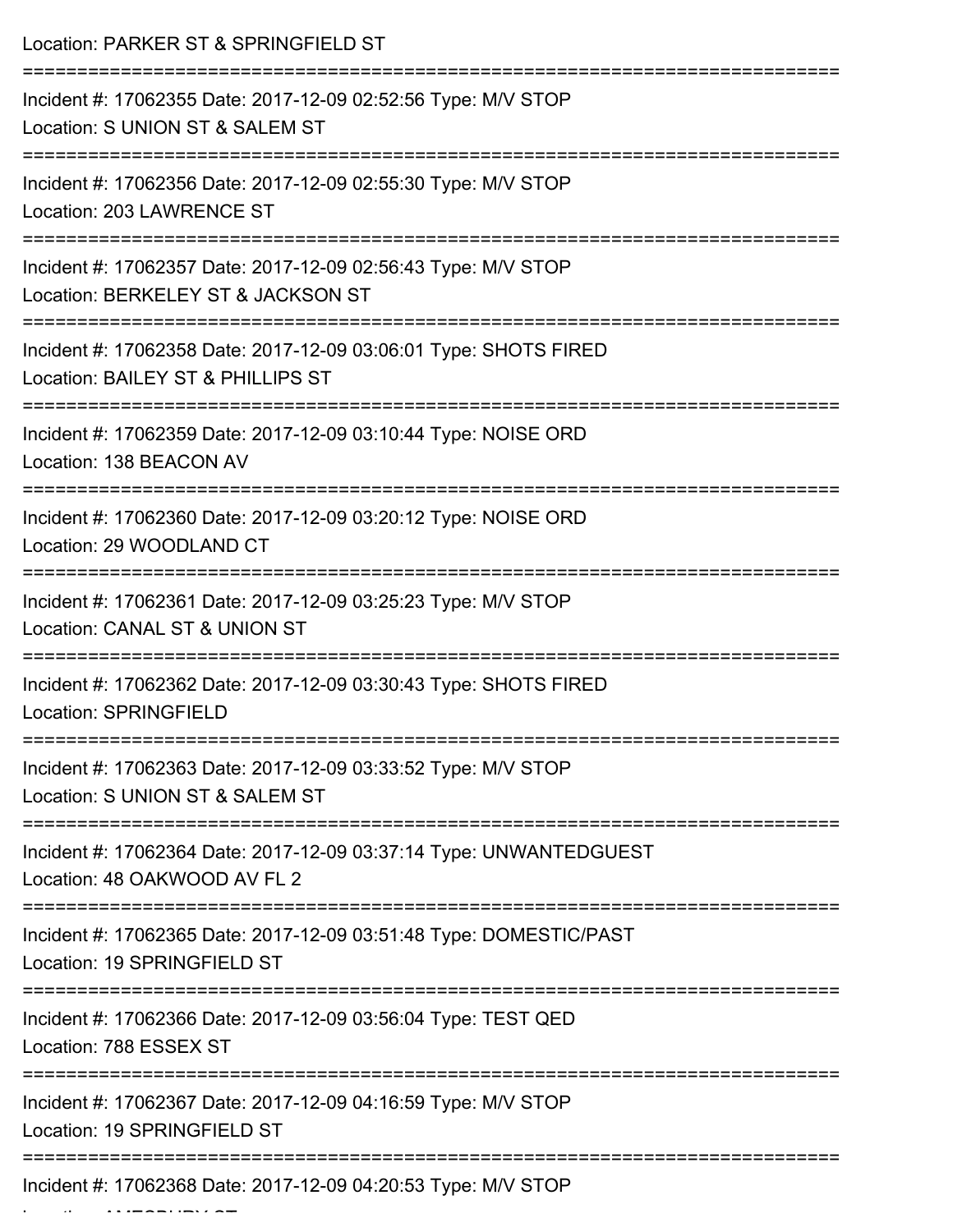| Incident #: 17062369 Date: 2017-12-09 04:21:59 Type: M/V STOP<br>Location: MT VERNON ST & S BROADWAY  |
|-------------------------------------------------------------------------------------------------------|
| Incident #: 17062370 Date: 2017-12-09 04:24:16 Type: NOISE ORD<br>Location: 25 SPRINGFIELD ST FL 1    |
| Incident #: 17062371 Date: 2017-12-09 04:40:29 Type: M/V STOP<br>Location: CANAL ST & HAMPSHIRE ST    |
| Incident #: 17062372 Date: 2017-12-09 04:56:12 Type: M/V STOP<br>Location: BEACON ST & MT VERNON ST   |
| Incident #: 17062373 Date: 2017-12-09 05:09:33 Type: SPECIAL CHECK<br>Location: 73 WINTHROP AV        |
| Incident #: 17062374 Date: 2017-12-09 05:52:07 Type: MEDIC SUPPORT<br>Location: 169 HAVERHILL ST FL 2 |
| Incident #: 17062375 Date: 2017-12-09 06:07:21 Type: NOISE ORD<br>Location: 5 E HAVERHILL ST FL 3     |
| Incident #: 17062376 Date: 2017-12-09 06:21:07 Type: M/V STOP<br>Location: AMESBURY ST & LOWELL ST    |
| Incident #: 17062377 Date: 2017-12-09 07:01:08 Type: M/V STOP<br>Location: ABBOTT ST & PARKER ST      |
| Incident #: 17062378 Date: 2017-12-09 07:03:54 Type: PARK & WALK<br>Location: 205 BROADWAY            |
| Incident #: 17062379 Date: 2017-12-09 07:19:47 Type: M/V STOP<br>Location: FRANKLIN ST & LOWELL ST    |
| Incident #: 17062380 Date: 2017-12-09 07:40:18 Type: M/V STOP<br>Location: BROADWAY & PARK ST         |
| Incident #: 17062382 Date: 2017-12-09 07:40:56 Type: M/V STOP<br>Location: 205 BROADWAY               |
| Incident #: 17062381 Date: 2017-12-09 07:41:14 Type: TOW OF M/V                                       |

Location: 250 JACKSON ST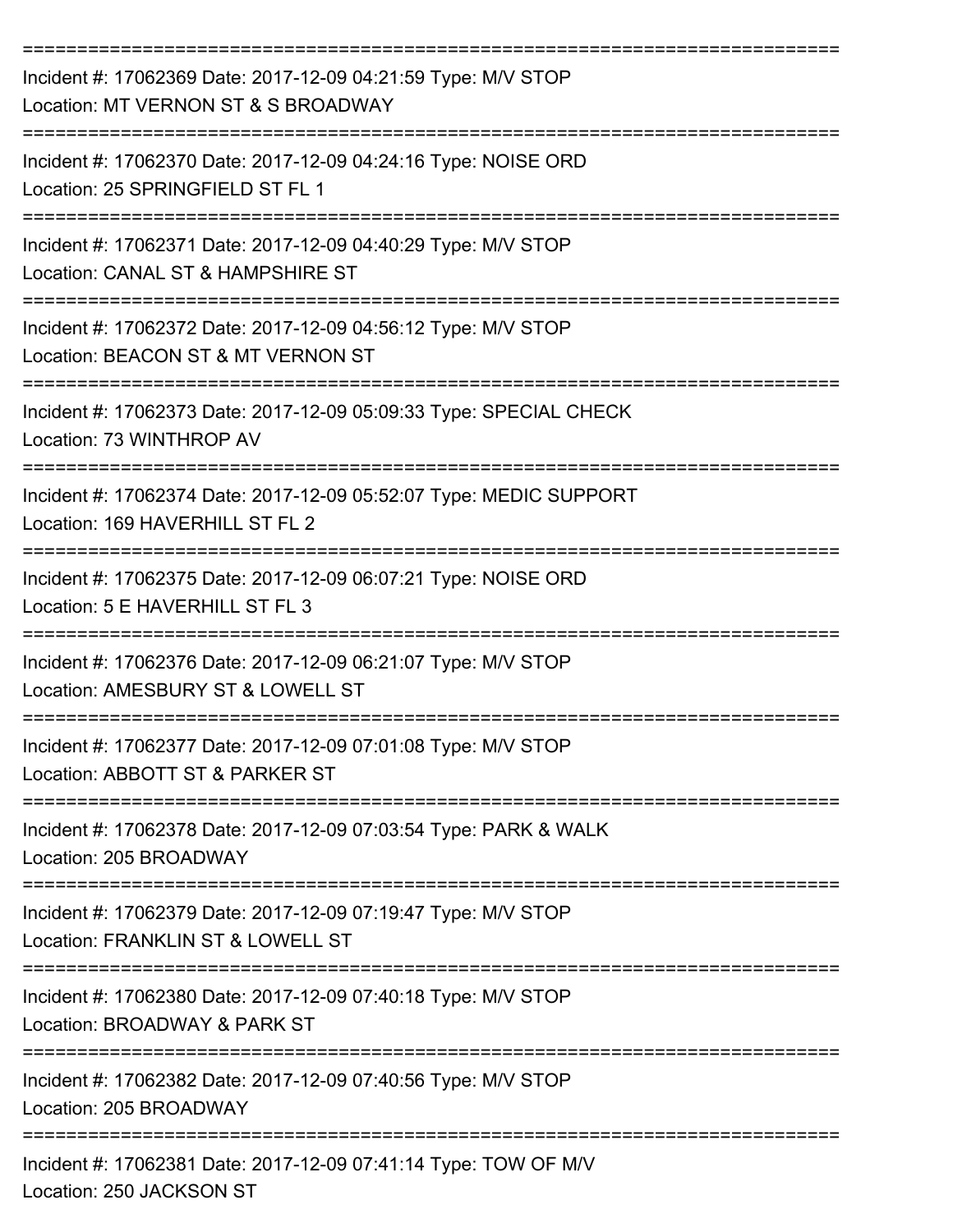| Incident #: 17062383 Date: 2017-12-09 07:54:27 Type: M/V STOP<br>Location: SAUNDERS ST & THORNDIKE ST             |
|-------------------------------------------------------------------------------------------------------------------|
| Incident #: 17062384 Date: 2017-12-09 07:56:51 Type: M/V STOP<br>Location: BROADWAY & PARK ST                     |
| Incident #: 17062385 Date: 2017-12-09 08:05:55 Type: CK WELL BEING<br>Location: 72 EUTAW ST #1                    |
| Incident #: 17062386 Date: 2017-12-09 08:14:12 Type: M/V STOP<br>Location: MONMOUTH ST & PARK ST                  |
| Incident #: 17062387 Date: 2017-12-09 08:17:23 Type: NOISE ORD<br>Location: 84 WEST ST FL 2 & 3                   |
| Incident #: 17062388 Date: 2017-12-09 08:21:10 Type: ALARM/BURG<br>Location: SPRINT / 160 WINTHROP AV             |
| Incident #: 17062389 Date: 2017-12-09 08:29:11 Type: SUS PERS/MV<br>Location: 18 WILLOUGHBY ST                    |
| Incident #: 17062390 Date: 2017-12-09 08:38:35 Type: SUS PERS/MV<br>Location: 206 BAILEY ST                       |
| Incident #: 17062391 Date: 2017-12-09 08:48:25 Type: DISTURBANCE<br>Location: UNION SUPRMARKET / 473 HAVERHILL ST |
| Incident #: 17062392 Date: 2017-12-09 08:49:29 Type: B&E/MV/PAST<br>Location: 355 PARK ST                         |
| Incident #: 17062393 Date: 2017-12-09 08:56:22 Type: MEDIC SUPPORT<br>Location: 442 LOWELL ST                     |
| Incident #: 17062394 Date: 2017-12-09 09:02:25 Type: MAL DAMAGE<br>Location: 39 N PARISH RD                       |
| Incident #: 17062395 Date: 2017-12-09 09:05:15 Type: SEX OFFENDER<br>Location: 200 BAILEY ST                      |
| Incident #: 17062396 Date: 2017-12-09 09:17:20 Type: MEDIC SUPPORT<br>Location: 383 HAVERHILL ST #11              |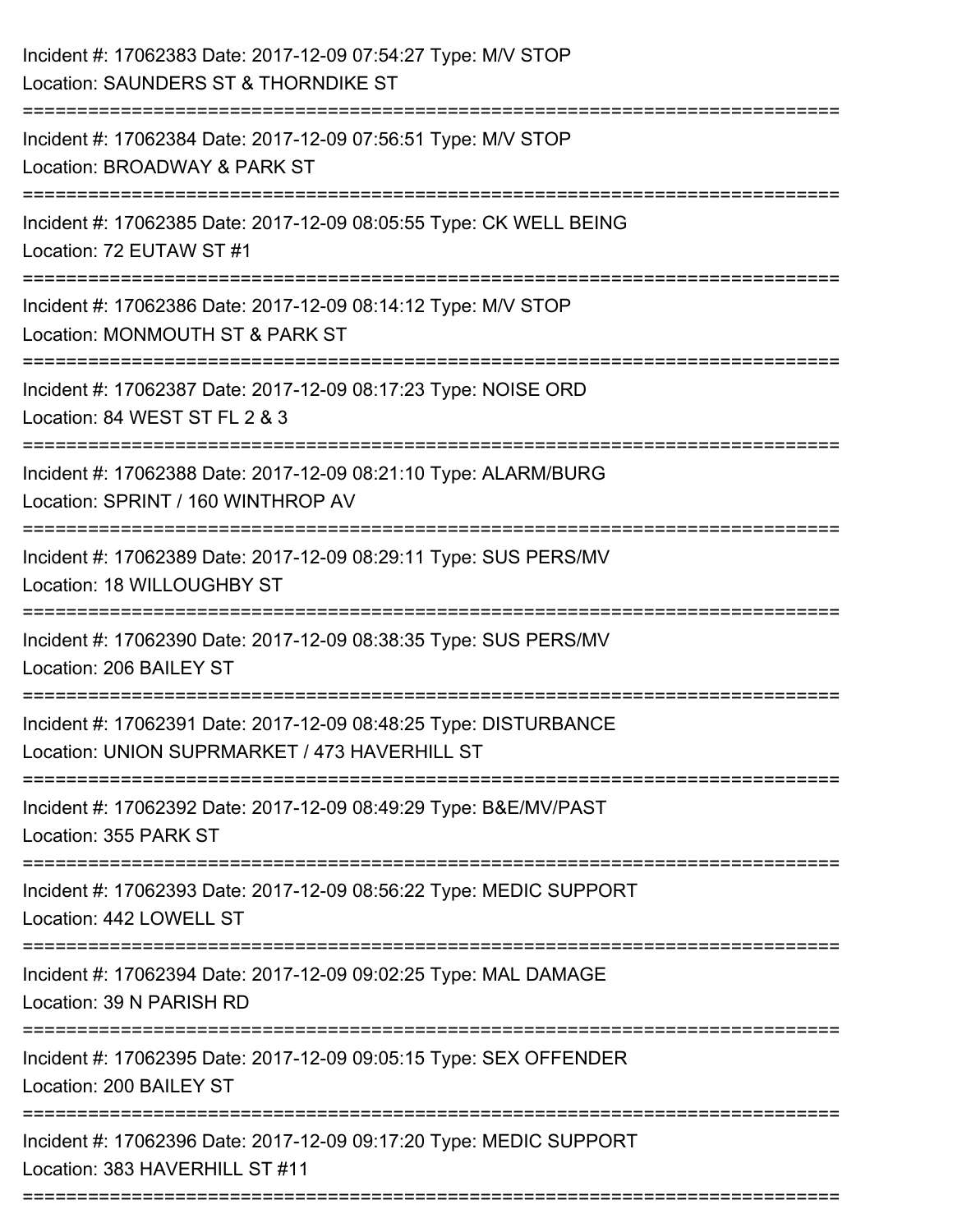| Incident #: 17062397 Date: 2017-12-09 09:20:20 Type: ALARM/BURG<br>Location: 150 GARDEN ST                                          |
|-------------------------------------------------------------------------------------------------------------------------------------|
| Incident #: 17062398 Date: 2017-12-09 09:20:28 Type: M/V STOP<br>Location: AMESBURY ST & LOWELL ST                                  |
| Incident #: 17062399 Date: 2017-12-09 09:22:30 Type: M/V STOP<br>Location: PARKER ST & SALEM ST                                     |
| Incident #: 17062400 Date: 2017-12-09 09:39:54 Type: CK WELL BEING<br>Location: 132 GILBERT ST                                      |
| Incident #: 17062401 Date: 2017-12-09 09:44:28 Type: ALARM/BURG<br>Location: 360 MERRIMACK ST                                       |
| Incident #: 17062402 Date: 2017-12-09 09:45:59 Type: PARK & WALK<br>Location: BROADWAY & HAVERHILL ST<br>-------------------------- |
| Incident #: 17062403 Date: 2017-12-09 10:15:45 Type: M/V STOP<br>Location: MEDFORD ST & OXFORD ST                                   |
| Incident #: 17062404 Date: 2017-12-09 10:21:54 Type: M/V STOP<br>Location: ERVING AV & SHORT ST                                     |
| Incident #: 17062405 Date: 2017-12-09 10:22:34 Type: M/V STOP<br>Location: 6 HANCOCK ST                                             |
| Incident #: 17062406 Date: 2017-12-09 10:28:03 Type: M/V STOP<br>Location: BRADFORD ST & HAMPSHIRE ST                               |
| Incident #: 17062407 Date: 2017-12-09 10:35:35 Type: M/V STOP<br>Location: FARNHAM ST & S UNION ST                                  |
| Incident #: 17062408 Date: 2017-12-09 10:37:51 Type: TRESPASSING<br>Location: WENDYS / 55 HAMPSHIRE ST                              |
| Incident #: 17062409 Date: 2017-12-09 10:38:27 Type: M/V STOP<br>Location: BOXFORD ST & S UNION ST                                  |
| Incident #: 17062410 Date: 2017-12-09 10:44:58 Type: M/V STOP<br>Location: DURSO AV & WINTHROP AV                                   |
|                                                                                                                                     |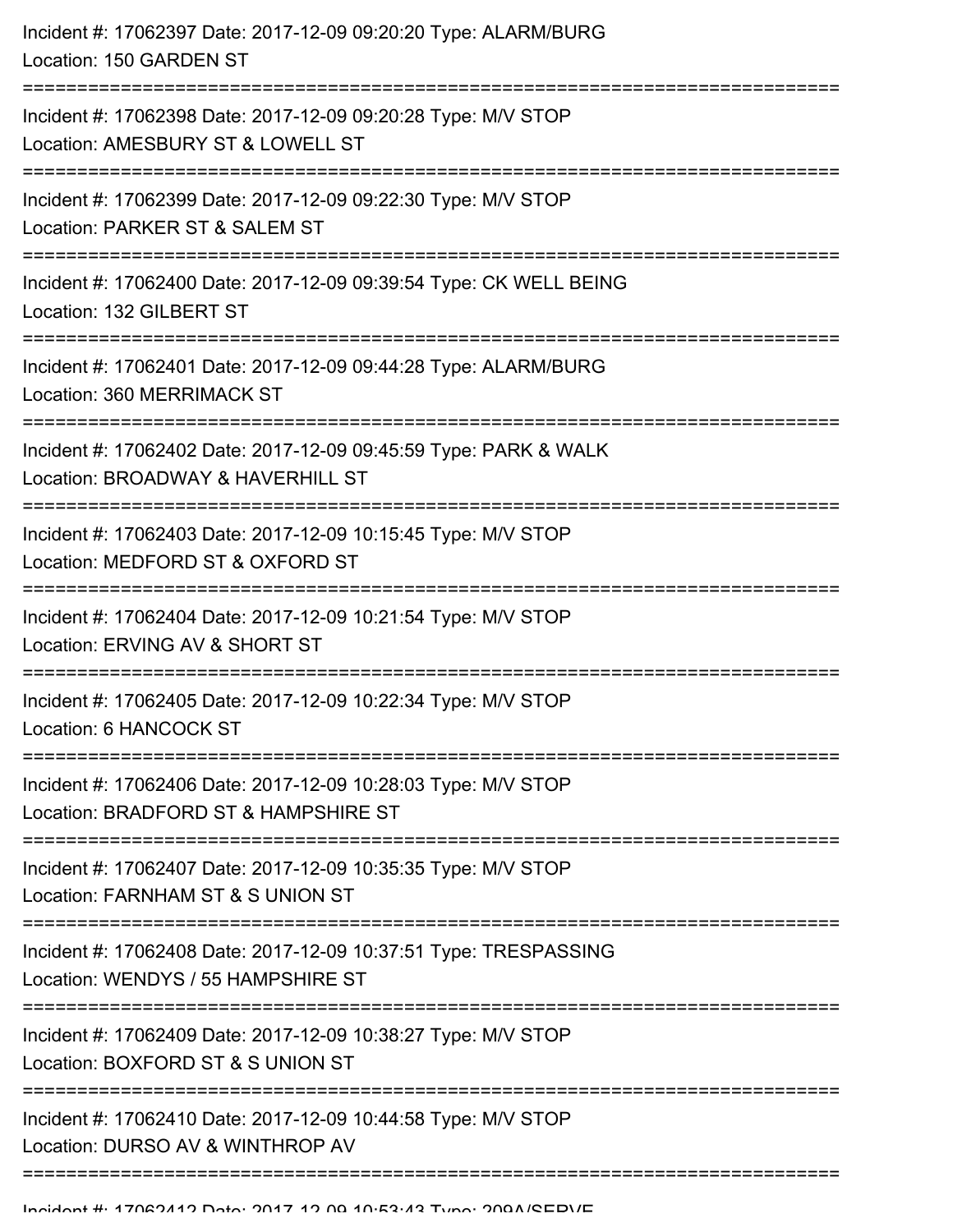Location: 90 LOWELL ST

| Incident #: 17062411 Date: 2017-12-09 10:55:38 Type: M/V STOP<br>Location: ANDOVER ST & WINTHROP AV                                                      |
|----------------------------------------------------------------------------------------------------------------------------------------------------------|
| Incident #: 17062413 Date: 2017-12-09 11:06:27 Type: DRUG VIO<br>Location: LEROY AV & WILLIAM ST                                                         |
| Incident #: 17062414 Date: 2017-12-09 11:15:44 Type: NEIGHBOR PROB<br>Location: 123 OSGOOD ST                                                            |
| Incident #: 17062415 Date: 2017-12-09 11:25:36 Type: ALARMS<br>Location: VALENTINE & KEBARTAS EXT. 0 / 15 UNION ST #200 FL 2                             |
| Incident #: 17062416 Date: 2017-12-09 11:39:56 Type: CK WELL BEING<br>Location: 65 UNION ST #102                                                         |
| Incident #: 17062417 Date: 2017-12-09 11:46:27 Type: MEDIC SUPPORT<br>Location: 205 BROADWAY                                                             |
| Incident #: 17062418 Date: 2017-12-09 11:54:28 Type: HIT & RUN M/V<br>Location: LAWRENCE ST & PARK ST                                                    |
| Incident #: 17062419 Date: 2017-12-09 12:15:43 Type: M/V STOP<br>Location: FRANKLIN ST & LOWELL ST                                                       |
| Incident #: 17062420 Date: 2017-12-09 12:25:08 Type: NOTIFICATION<br>Location: 7 SUMMER ST #C                                                            |
| Incident #: 17062421 Date: 2017-12-09 12:25:48 Type: LARCENY/PAST<br>Location: 175 E HAVERHILL ST                                                        |
| Incident #: 17062422 Date: 2017-12-09 12:37:15 Type: MEDIC SUPPORT<br>Location: 53 ESSEX ST                                                              |
| Incident #: 17062423 Date: 2017-12-09 12:39:50 Type: LOST PROPERTY<br>Location: 262 LAWRENCE ST                                                          |
| Incident #: 17062424 Date: 2017-12-09 12:41:40 Type: TRESPASSING<br>Location: COMMONWEALTH MOTORS / 6 COMMONWEALTH DR<br>=============================== |
| Incident #: 17062425 Date: 2017-12-09 12:44:38 Type: AUTO ACC/NO PI                                                                                      |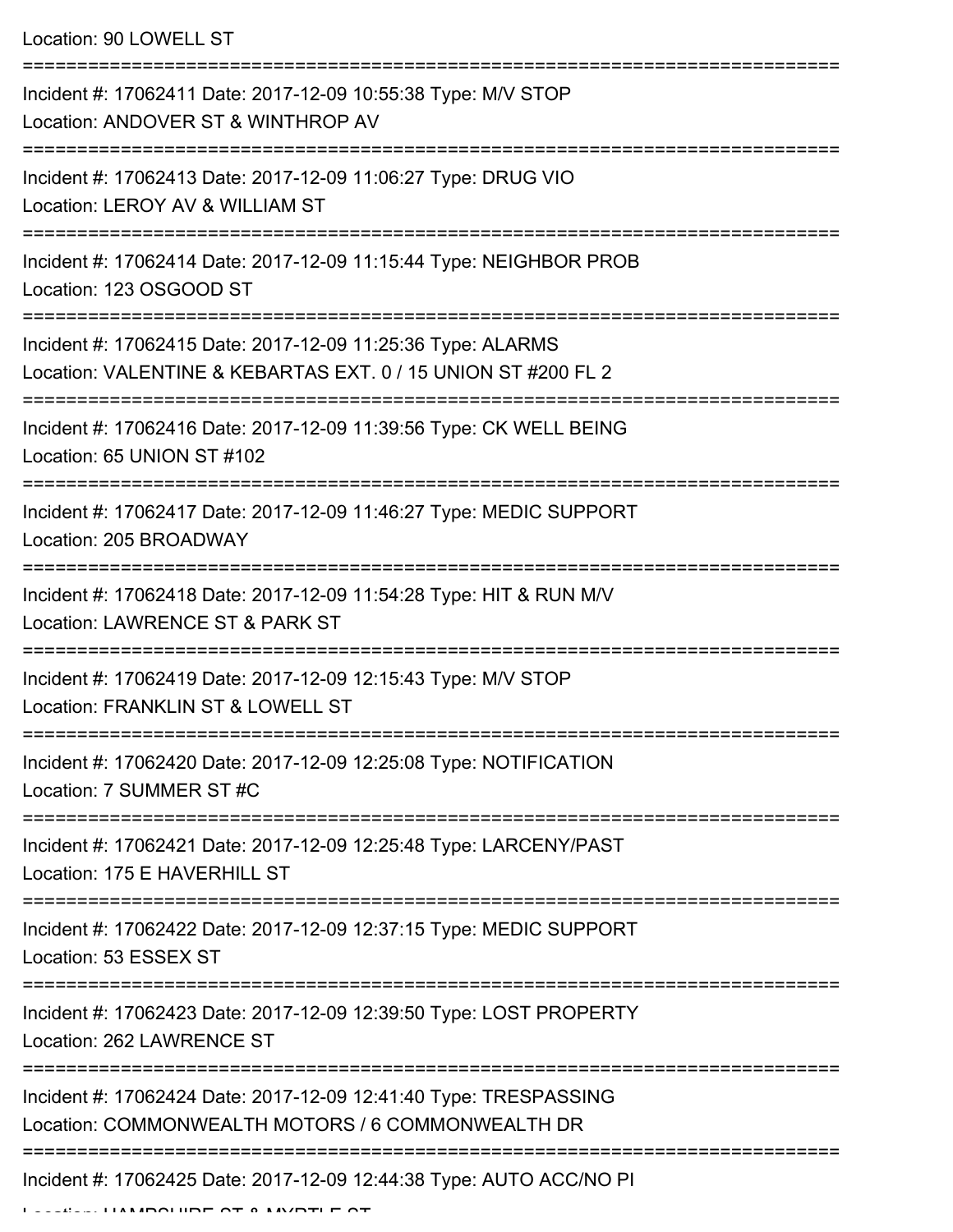| Incident #: 17062426 Date: 2017-12-09 12:46:12 Type: B&E/PAST<br>Location: 10 BUNKERHILL ST                                        |
|------------------------------------------------------------------------------------------------------------------------------------|
| Incident #: 17062427 Date: 2017-12-09 12:48:16 Type: MEDIC SUPPORT<br>Location: 104 HANCOCK ST FL 3                                |
| Incident #: 17062428 Date: 2017-12-09 12:48:48 Type: CK WELL BEING<br>Location: 331B SALEM ST                                      |
| Incident #: 17062429 Date: 2017-12-09 12:59:23 Type: KEEP PEACE<br>Location: 200 PARKER ST                                         |
| Incident #: 17062430 Date: 2017-12-09 13:17:17 Type: DOMESTIC/PROG<br>Location: 33 HAMPTON ST FL 3                                 |
| Incident #: 17062431 Date: 2017-12-09 13:19:57 Type: WARRANT SERVE<br>Location: 30 PHILLIPS ST FL 1ST                              |
| Incident #: 17062433 Date: 2017-12-09 13:24:48 Type: LOST PROPERTY<br>Location: 315 PROSPECT ST                                    |
| Incident #: 17062432 Date: 2017-12-09 13:25:47 Type: MEDIC SUPPORT<br>Location: 12 METHUEN ST FL 1                                 |
| Incident #: 17062434 Date: 2017-12-09 13:59:23 Type: CHILD ABUSE<br>Location: 150 ARLINGTON ST                                     |
| Incident #: 17062435 Date: 2017-12-09 14:33:07 Type: ALARM/BURG<br>Location: BUTLER RENTAL / 293 HAMPSHIRE ST                      |
| Incident #: 17062436 Date: 2017-12-09 15:09:29 Type: AUTO ACC/NO PI<br>Location: COMMON ST & NEWBURY ST                            |
| Incident #: 17062437 Date: 2017-12-09 15:16:32 Type: AUTO ACC/NO PI<br>Location: 38 BERKELEY ST                                    |
| Incident #: 17062438 Date: 2017-12-09 15:23:40 Type: SEX OFF. PAST<br>Location: LAWRENCE GENERAL HOSPITAL / LIANA GENERAL ST       |
| ---------------------------------<br>Incident #: 17062439 Date: 2017-12-09 15:28:00 Type: AUTO ACC/NO PI<br>Location: 43 MARGIN ST |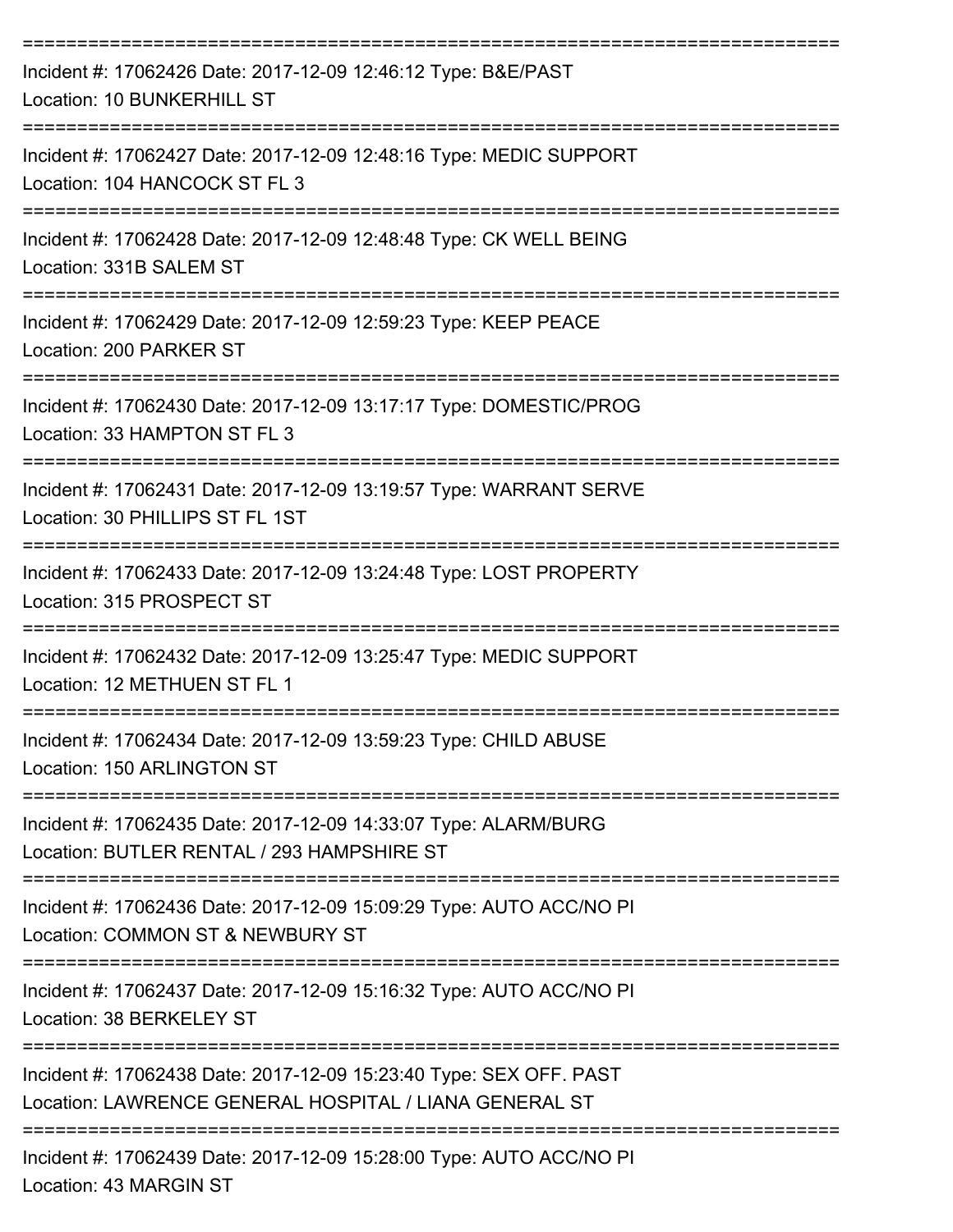| Incident #: 17062440 Date: 2017-12-09 15:32:08 Type: ALARMS<br>Location: 35 BEACON ST                                        |
|------------------------------------------------------------------------------------------------------------------------------|
| Incident #: 17062441 Date: 2017-12-09 15:39:03 Type: M/V STOP<br>Location: 88 JACKSON ST                                     |
| Incident #: 17062442 Date: 2017-12-09 15:53:24 Type: DISTURBANCE<br>Location: LAWRENCE GENERAL HOSPITAL / 1 GENERAL ST       |
| Incident #: 17062443 Date: 2017-12-09 15:59:51 Type: DISORDERLY<br>Location: HEWITTS PACKAGE STORE, INCORP / 109 LAWRENCE ST |
| Incident #: 17062444 Date: 2017-12-09 16:10:39 Type: ALARM/BURG<br>Location: 445 ESSEX ST                                    |
| Incident #: 17062445 Date: 2017-12-09 16:40:23 Type: LOST PROPERTY<br>Location: 29 POPLAR ST                                 |
| Incident #: 17062446 Date: 2017-12-09 16:51:47 Type: NOISE ORD<br>Location: 136 EXCHANGE ST                                  |
| Incident #: 17062447 Date: 2017-12-09 16:59:41 Type: LOUD NOISE<br>Location: 136 EXCHANGE ST                                 |
| Incident #: 17062448 Date: 2017-12-09 17:01:13 Type: AUTO ACC/NO PI<br>Location: 50 STEARNS AV                               |
| Incident #: 17062449 Date: 2017-12-09 17:20:00 Type: FRAUD<br><b>Location: STORROW PARK</b>                                  |
| Incident #: 17062450 Date: 2017-12-09 17:25:39 Type: AUTO ACC/NO PI<br>Location: GENERAL ST & UNION ST                       |
| Incident #: 17062452 Date: 2017-12-09 17:47:02 Type: DOMESTIC/PROG<br>Location: 630 HAVERHILL ST                             |
| Incident #: 17062451 Date: 2017-12-09 17:47:19 Type: AUTO ACC/NO PI<br>Location: 896 ESSEX ST                                |
| Incident #: 17062453 Date: 2017-12-09 17:49:06 Type: M/V STOP<br>Location: LAWRENCE ST & PARK ST                             |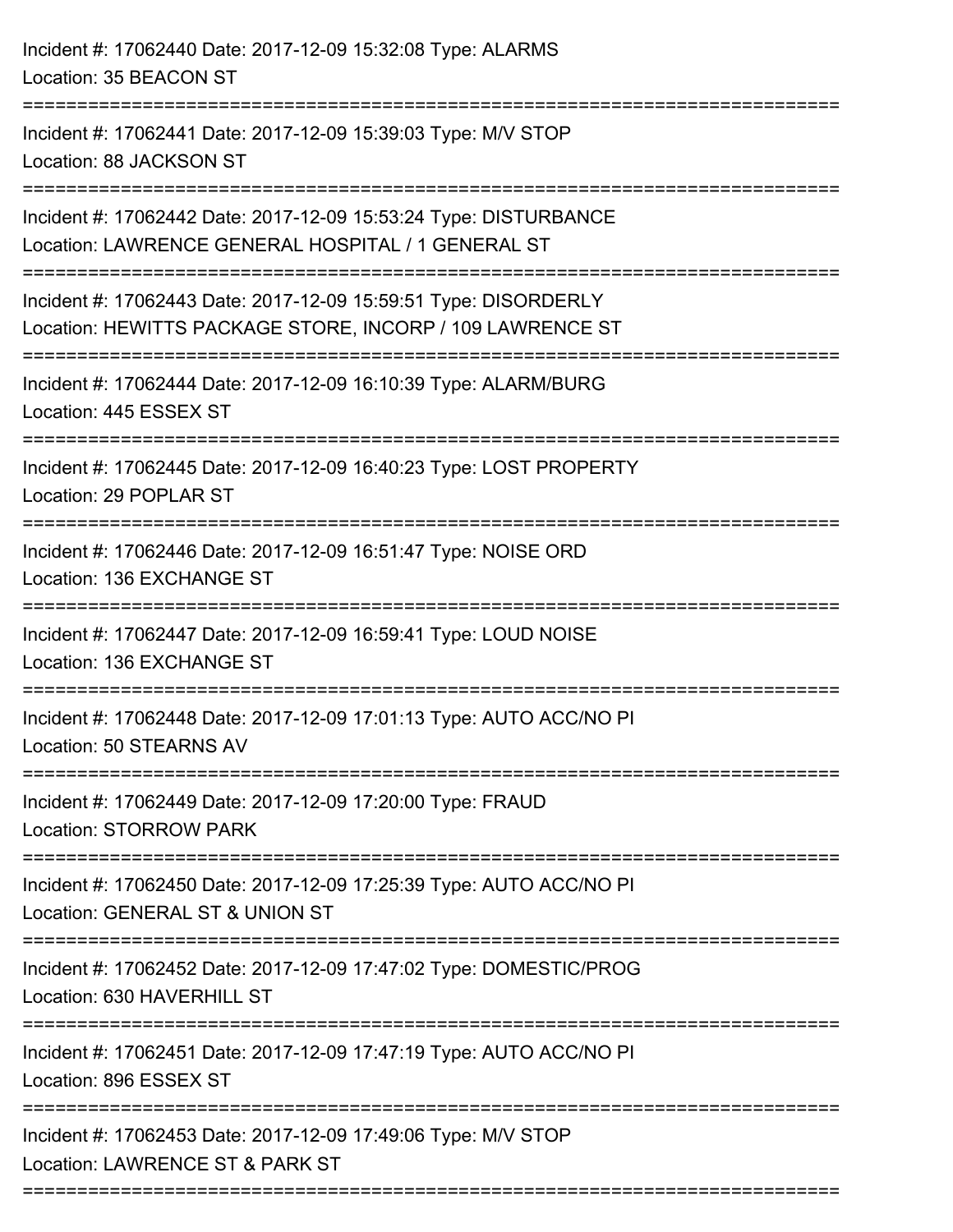| Location: 136 EXCHANGE ST |  |
|---------------------------|--|
|---------------------------|--|

| Incident #: 17062455 Date: 2017-12-09 17:51:58 Type: DISTURBANCE<br>Location: 237 FERRY ST                            |
|-----------------------------------------------------------------------------------------------------------------------|
| Incident #: 17062456 Date: 2017-12-09 18:04:05 Type: AUTO ACC/NO PI<br>Location: RIVERSIDE DR                         |
| Incident #: 17062457 Date: 2017-12-09 18:18:23 Type: MAN DOWN<br>Location: 525 ESSEX ST                               |
| Incident #: 17062458 Date: 2017-12-09 18:25:50 Type: SPECIAL CHECK<br>Location: 362 BROADWAY                          |
| Incident #: 17062459 Date: 2017-12-09 18:30:42 Type: HIT & RUN M/V<br>Location: WALK IN WALK IN / ELM ST & JACKSON ST |
| Incident #: 17062460 Date: 2017-12-09 18:32:07 Type: SELECTIVE ENF<br>Location: CABOT RD & CHICKERING ST              |
| Incident #: 17062461 Date: 2017-12-09 18:32:47 Type: SPECIAL CHECK<br>Location: 389 BROADWAY                          |
| Incident #: 17062462 Date: 2017-12-09 18:36:11 Type: AUTO ACC/NO PI<br>Location: GROVE ST & PROSPECT ST               |
| Incident #: 17062463 Date: 2017-12-09 18:55:06 Type: SPECIAL CHECK<br>Location: TD BANKNORTH MA / 305 S BROADWAY      |
| Incident #: 17062464 Date: 2017-12-09 18:57:37 Type: M/V STOP<br>Location: CABOT RD & CHICKERING ST                   |
| Incident #: 17062465 Date: 2017-12-09 19:00:09 Type: M/V STOP<br>Location: CABOT RD & CHICKERING ST                   |
| Incident #: 17062466 Date: 2017-12-09 19:01:50 Type: UNWANTEDGUEST<br>Location: 50 BROADWAY                           |
| Incident #: 17062467 Date: 2017-12-09 19:03:07 Type: RECOV/STOL/MV<br>Location: 50 FOSTER ST                          |
| $17000100$ Deta: $2017$ 10.00.10.00.20 T. $m_{\odot}$ I INUALAUTED OUE OT                                             |

Incident #: 17062468 Date: 2017-12-09 19:09:38 Type: UNWANTEDGUEST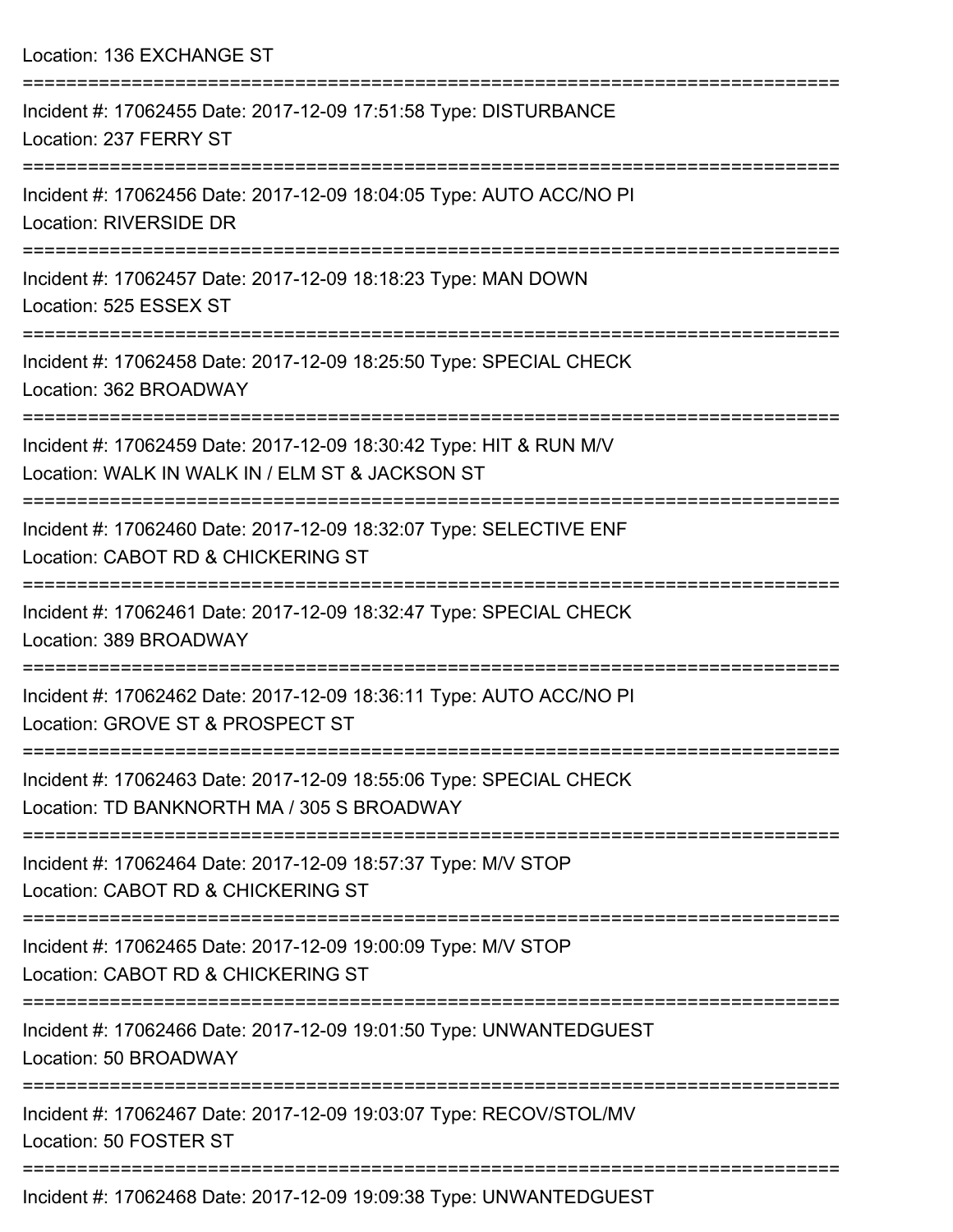Location: 18 FRANKLIN ST #504B =========================================================================== Incident #: 17062469 Date: 2017-12-09 19:29:47 Type: AUTO ACC/UNK PI Location: 539 HAVERHILL ST =========================================================================== Incident #: 17062470 Date: 2017-12-09 19:42:43 Type: EXTRA SURVEIL Location: EXPRESSIONS / 73 WINTHROP AVE =========================================================================== Incident #: 17062471 Date: 2017-12-09 19:48:35 Type: M/V STOP Location: FERRY ST & PROSPECT ST =========================================================================== Incident #: 17062472 Date: 2017-12-09 19:52:07 Type: EXTRA SURVEIL Location: 50 BROADWAY =========================================================================== Incident #: 17062473 Date: 2017-12-09 19:57:25 Type: EXTRA SURVEIL Location: 360 BROADWAY =========================================================================== Incident #: 17062475 Date: 2017-12-09 20:07:03 Type: EXTRA SURVEIL Location: 370 BROADWAY =========================================================================== Incident #: 17062474 Date: 2017-12-09 20:07:05 Type: ALARMS Location: 201 BAILEY ST #1 =========================================================================== Incident #: 17062476 Date: 2017-12-09 20:08:44 Type: WIRE DOWN Location: 378 HAVERHILL ST =========================================================================== Incident #: 17062477 Date: 2017-12-09 20:35:35 Type: VIO CITY ORD Location: 210 CARLETON ST =========================================================================== Incident #: 17062478 Date: 2017-12-09 20:37:30 Type: M/V STOP Location: BROADWAY & LOWELL ST =========================================================================== Incident #: 17062479 Date: 2017-12-09 20:44:27 Type: SUS PERS/MV Location: 447 HIGH ST =========================================================================== Incident #: 17062480 Date: 2017-12-09 20:49:54 Type: FIRE Location: 48 EXETER ST =========================================================================== Incident #: 17062481 Date: 2017-12-09 21:05:42 Type: AUTO ACC/NO PI Location: MERRIMACK ST & S UNION ST ===========================================================================

Incident #: 17062482 Date: 2017-12-09 21:07:44 Type: EXTRA SURVEIL

Location: 205 BROADWAY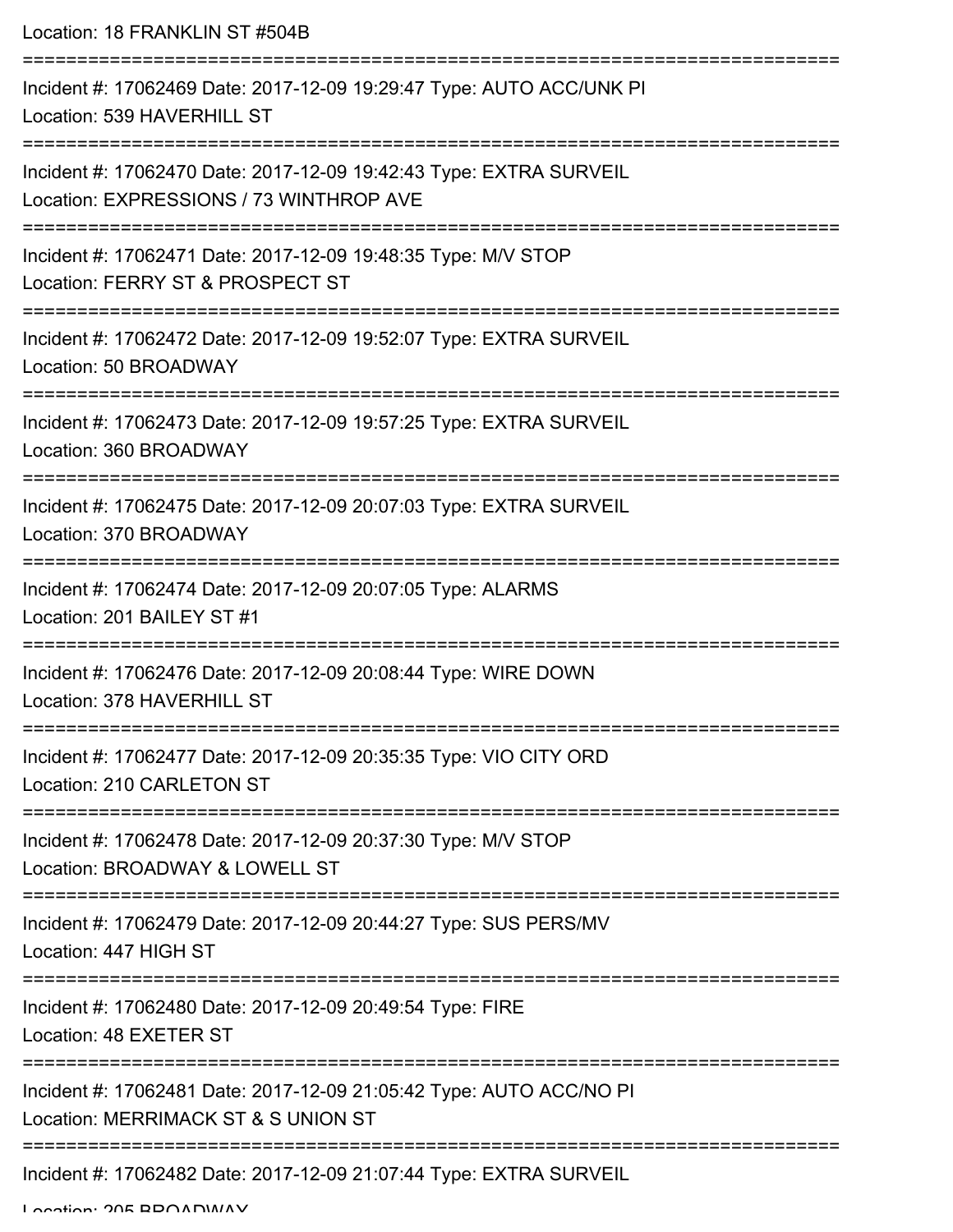| Incident #: 17062484 Date: 2017-12-09 21:10:46 Type: 209A/VIOLATION<br>Location: WALK IN WALK IN / 90 LOWELL ST        |
|------------------------------------------------------------------------------------------------------------------------|
| Incident #: 17062483 Date: 2017-12-09 21:11:50 Type: M/V STOP<br>Location: BROADWAY & HAVERHILL ST                     |
| Incident #: 17062485 Date: 2017-12-09 21:14:04 Type: INVEST CONT<br>Location: 6 CAMELLA TEOLI WY                       |
| Incident #: 17062488 Date: 2017-12-09 21:18:35 Type: NEIGHBOR PROB<br>Location: 76 NESMITH ST                          |
| Incident #: 17062486 Date: 2017-12-09 21:19:48 Type: M/V STOP<br><b>Location: HAMPSHIRE ST</b>                         |
| Incident #: 17062487 Date: 2017-12-09 21:20:45 Type: EXTRA SURVEIL<br>Location: 530 BROADWAY                           |
| Incident #: 17062489 Date: 2017-12-09 21:22:45 Type: MV/BLOCKING<br>Location: 34 WARREN ST                             |
| Incident #: 17062490 Date: 2017-12-09 21:24:57 Type: M/V STOP<br>Location: BROADWAY & CROSS ST                         |
| Incident #: 17062491 Date: 2017-12-09 21:46:05 Type: M/V STOP<br>Location: BROADWAY & LOWELL ST                        |
| Incident #: 17062492 Date: 2017-12-09 21:56:57 Type: EXTRA SURVEIL<br>Location: 374 BROADWAY                           |
| Incident #: 17062493 Date: 2017-12-09 22:01:15 Type: EXTRA SURVEIL<br>Location: 550 BROADWAY                           |
| Incident #: 17062494 Date: 2017-12-09 22:06:14 Type: A&B PAST<br>Location: 57 SPRINGFIELD ST                           |
| Incident #: 17062495 Date: 2017-12-09 22:12:19 Type: ALARMS<br><b>Location: 117 NEWBURY ST</b>                         |
| Incident #: 17062496 Date: 2017-12-09 22:17:48 Type: INVEST CONT<br>Location: LAWRENCE GENERAL HOSPITAL / 1 GENERAL ST |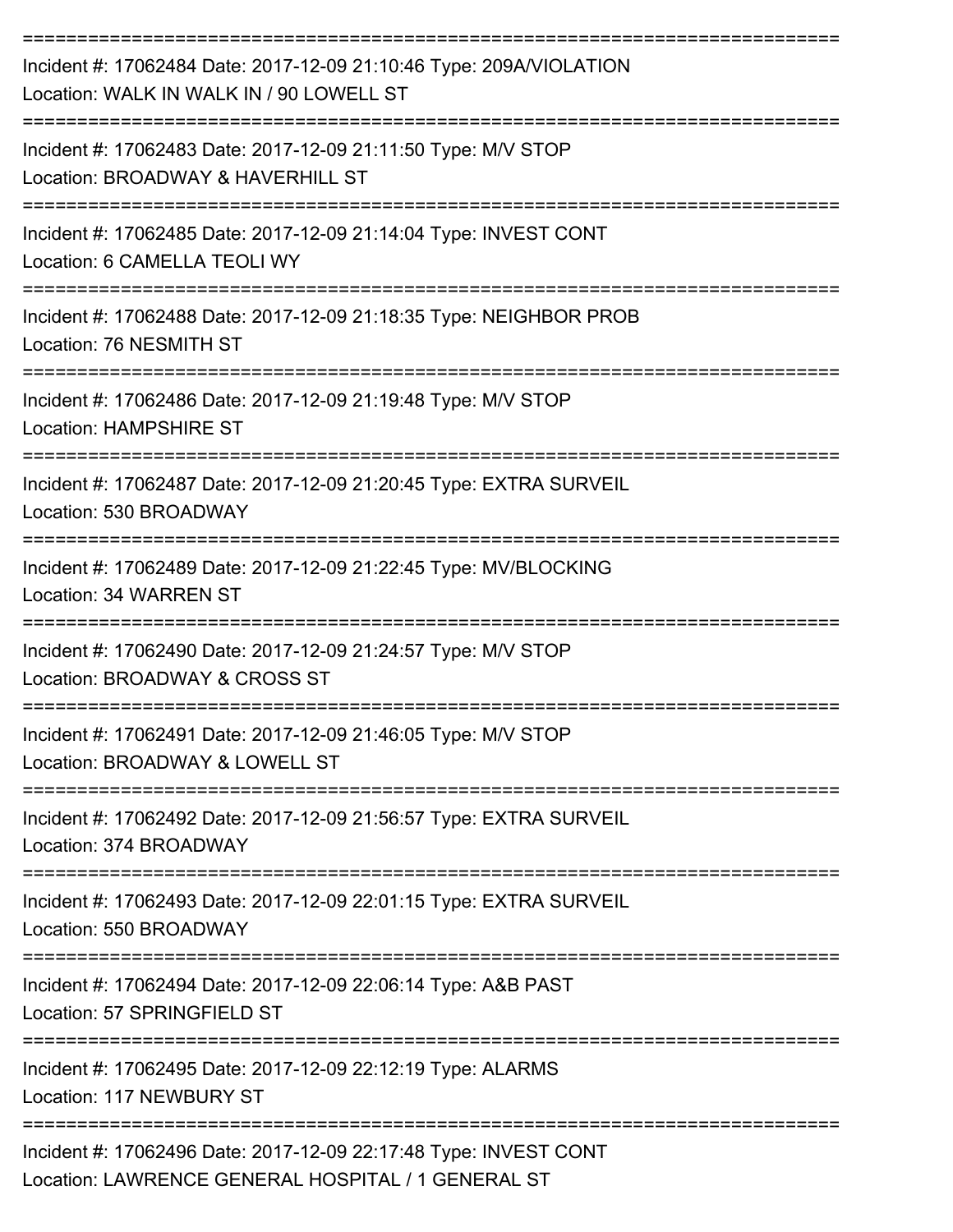| Incident #: 17062497 Date: 2017-12-09 22:21:15 Type: SPECIAL CHECK<br>Location: TD BANKNORTH MA / 305 S BROADWAY |
|------------------------------------------------------------------------------------------------------------------|
| Incident #: 17062498 Date: 2017-12-09 22:22:43 Type: MV/BLOCKING<br>Location: 27 MYRTLE CT                       |
| Incident #: 17062499 Date: 2017-12-09 22:25:40 Type: MAN DOWN<br>Location: 1 GENERAL ST                          |
| Incident #: 17062500 Date: 2017-12-09 22:31:11 Type: SPECIAL CHECK<br>Location: 320 S BROADWAY                   |
| Incident #: 17062501 Date: 2017-12-09 22:31:47 Type: GUN CALL<br>Location: 16 WENDELL ST                         |
| Incident #: 17062502 Date: 2017-12-09 22:35:34 Type: DOMESTIC/PAST<br>Location: 117 EXCHANGE ST #1               |
| Incident #: 17062503 Date: 2017-12-09 22:46:29 Type: AUTO ACC/UNK PI<br>Location: 141 AMESBURY ST                |
| Incident #: 17062504 Date: 2017-12-09 22:48:55 Type: AUTO ACC/NO PI<br>Location: 253 LOWELL ST                   |
| Incident #: 17062505 Date: 2017-12-09 22:52:24 Type: NOISE ORD<br>Location: 135 BOXFORD ST #2                    |
| Incident #: 17062506 Date: 2017-12-09 23:13:54 Type: MISSING PERS<br>Location: 11 DAISY ST #D FL 3               |
| Incident #: 17062507 Date: 2017-12-09 23:16:04 Type: UNWANTEDGUEST<br>Location: 163 UNION ST                     |
| Incident #: 17062508 Date: 2017-12-09 23:24:50 Type: M/V STOP<br>Location: AMESBURY ST & ESSEX ST                |
| Incident #: 17062509 Date: 2017-12-09 23:26:39 Type: M/V STOP<br>Location: MARKET ST & OSGOOD ST                 |
| Incident #: 17062510 Date: 2017-12-09 23:30:56 Type: M/V STOP<br>Location: EXETER ST & OSGOOD ST                 |

Incident #: 17062511 Date: 2017 12 09 24:41:00 Type: 2017 12 09 24:41:00 Type: LOUD NOISE<br>.